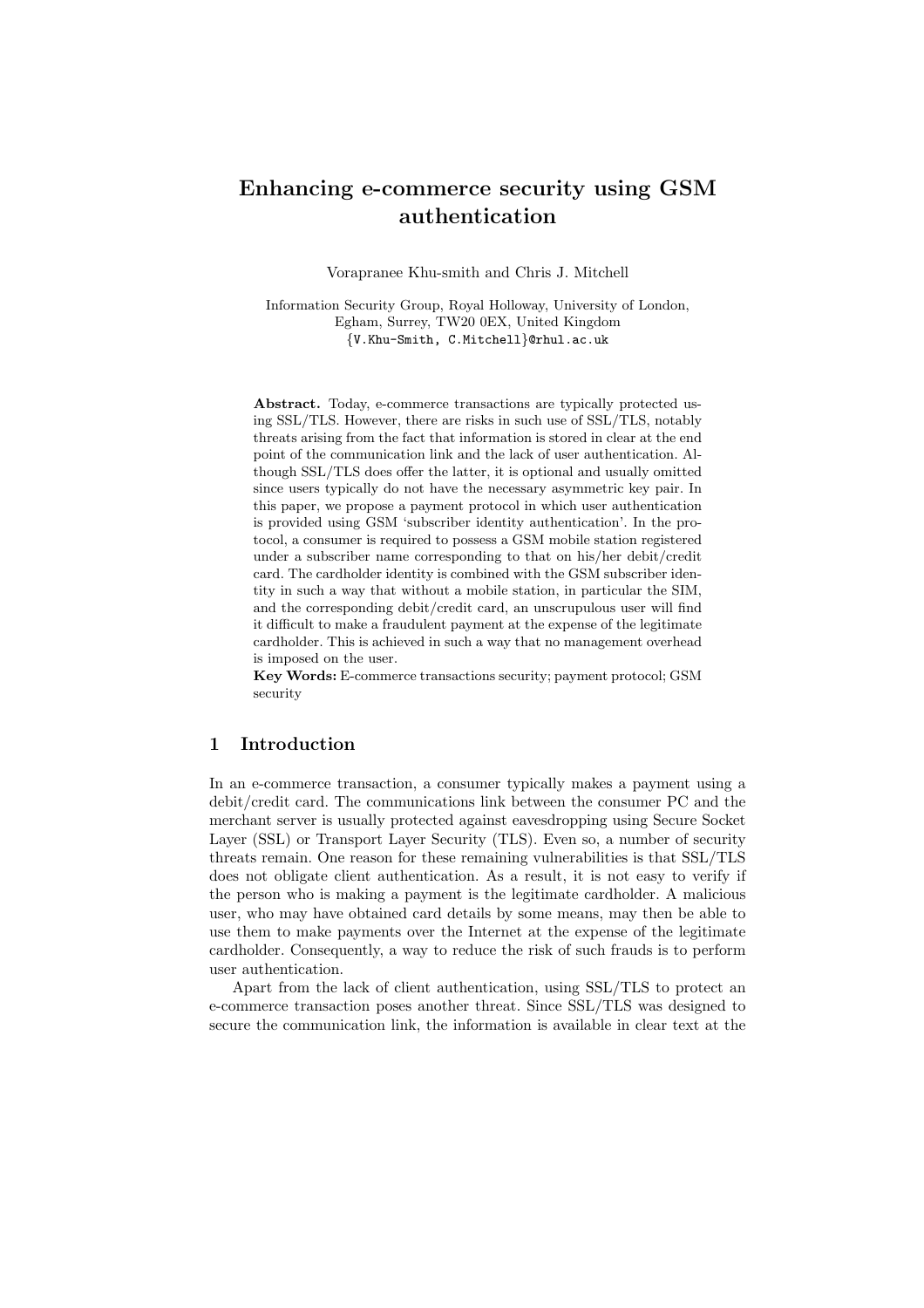destination. As a result, merchant servers have become a target for attackers who wish to obtain card numbers.

If client authentication is to be provided using public key cryptography (as supported by SSL/TLS), then the user must first establish a public key pair. He/she will also need a secure place to store the private part of the key. Usually the key is stored in the user PC and hence the user has to use the particular machine every time a payment is to be made. Although a smart card could be employed to store the key and hence enhance mobility, not many user PCs are equipped with smart card readers. By contrast, very large numbers of users across the world now possess a GSM mobile phone.

In this paper we propose a payment protocol in which user authentication is enhanced using a GSM mobile phone (or in classic authentication model terms, something the user has). The protocol also indirectly reduces the threat posed by the storage of unencrypted card numbers in a merchant server by reducing the value of stolen card numbers to a fraudster. This is achieved by requiring the user to possess both a debit/credit card and a Mobile Station (MS), i.e. a Mobile Equipment (ME) and a Subscriber Identification Module (SIM), which must be registered under the name that appears on the card. In short, the protocol makes use of MS portability and the GSM authentication mechanism to provide user authentication in a way that also supports user mobility.

In this paper, GSM subscriber identity authentication is first described, followed by the proposed protocol. A threat analysis, and a discussion of the advantages and disadvantages of the scheme are subsequently given, followed by an overview of and comparisons with related work.

## 2 Subscriber identity authentication

Three main security services are provided by the GSM air interface protocol. They are subscriber identity confidentiality, subscriber identity authentication, and data confidentiality. However, subscriber identity authentication is the only security service used in the proposed protocol and hence will be the only issue described here. Details of the other security services can be found in [3, 4, 8].

In every SIM, there exists a long-term secret key,  $K_i$ , which is unique and known only to the SIM and Authentication Centre (AuC) of the home network operator of the subscriber. The home network operator is the organisation with whom the subscriber has some kind of contractual arrangement for the provision of service, and which the subscriber pays for this service.

To authenticate a SIM, the visited network needs two parameters, namely a random number  $(RAND)$  and a expected response  $(XRES)$ . The  $(RAND, XRES)$ pair enables the network to verify the authenticity of the SIM without having the  $K_i$ . To compute the (RAND, XRES) pair, the AuC generates a RAND and passes it with  $K_i$  as parameters to algorithm A3 which is specific to a network operator. The output of A3 is XRES.

$$
(RAND, K_i) \xrightarrow{A3} XRES
$$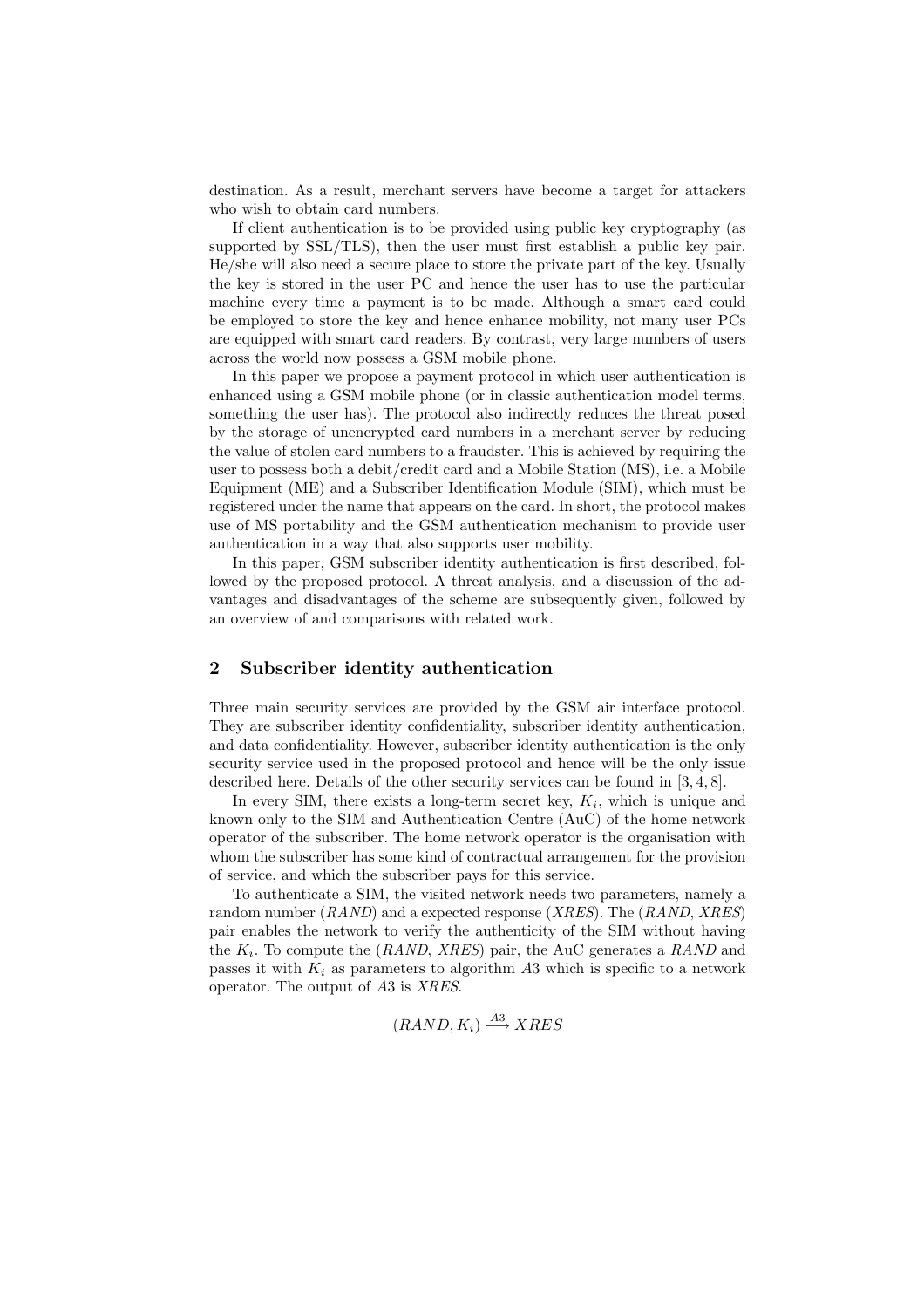The AuC generates the (RAND, XRES) pair as required, and passes them to whichever network needs them. When a SIM is requested to authenticate itself to a network, a RAND is sent from the network to the SIM. Since the SIM is equipped with the function  $A3$  and the secret key  $K_i$ , it can generate the Signed Response (*SRES*) using *RAND* and  $K_i$  as inputs. The SIM then sends the *SRES* to the network where it is compared with the *XRES*. If they match, SIM verification is successful.

## 3 Using GSM authentication for electronic transactions

In this section, an e-commerce user authentication protocol which makes use of the GSM authentication service is described. In the proposed scheme, a consumer is required to have a GSM Mobile Equipment and a SIM registered under the name that appears on the debit/credit card. It is important to note that the protocol does not need the SIM to be modified in any way. However, the ME does need to have the means to take a RAND value from a PC, pass it to the SIM, and pass the SRES value from the SIM back to the PC.

In this section, the system components required are first described, followed by the transaction processing procedure.

#### 3.1 System components

Three main system components are involved in our payment protocol. These are a User System, a merchant server, and an AuC.

User System The User System consists of an MS and a PC. The MS (in fact the SIM) is responsible for outputing the SRES. Therefore, although an ME is needed to interact with the SIM, the protocol can work without an ME if there is an alternative means for the SIM to communicate with the user PC. The means of communication used between the MS and the user PC is not specified in this paper. However, Infrared, a cable, or Bluetooth<sup>1</sup> could be employed for the purpose (such means of communication are becoming commonplace as mobile devices are increasingly being used for data transfer). In a recent version of the SIM Toolkit (U-SIM Application Toolkit) [1], there exists a command called 'AT command' which enables a U-SIM to tell an ME to open an infrared or bluetooth channel. The U-SIM Application Toolkit (USAT), therefore, could be used to implement the proposed protocol. However, it is worth noting that such use of USIM Toolkit requires both the SIM and the ME to support USIM Toolkit commands.

In the remainder of this paper the scheme is described in the context of a User System in which the PC provides the main platform for conducting user e-commerce, and the MS simply acts to support user authentication. However, in environments where the MS has sophisticated user interfaces and processing

<sup>1</sup> http://www.bluetooth.com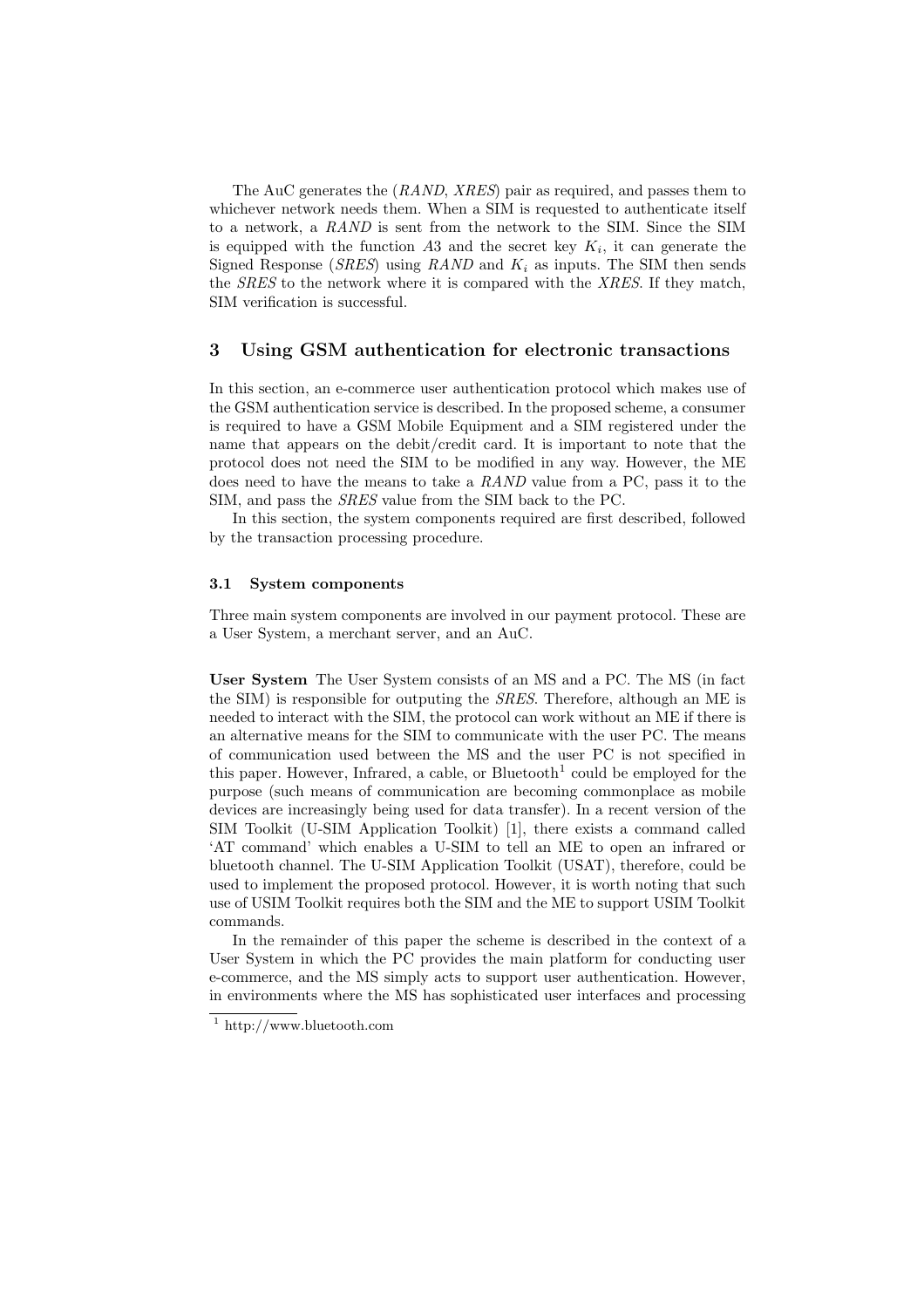capabilities, e.g. a WAP or 3G phone, the MS could take on some or all of the PC's tasks.

Merchant server and Authentication Centre The merchant server is the component that interacts with the User System to support electronic transactions. The merchant server also interacts with the AuC in order to retrieve values required in the user authentication process.

The Authentication Centre (AuC) is required to supply the merchant server with values necessary for the GSM identity authentication process. It takes inputs from the merchant server and produces the values used for identity authentication. The choice of the communication link between the two is again not an issue here. However, it could be the Internet or a special-purpose link provided by the mobile network operator.

As discussed in Section 4.2, we suppose that the integrity and confidentiality of the merchant server/AuC link is protected in some way, e.g. via encryption and MACs or signatures; however, the means by which this is achieved is outside the scope of the discussion here.

#### 3.2 Transaction processing

The proposed payment protocol starts after a consumer has decided to make a payment. The decision about which purchase to make is outside the scope of this paper — we simply assume that the consumer and the merchant wish to perform a specified transaction.

The consumer first fills in a typical Internet purchase form using the PC. In this protocol however, the form is required to contain a field for a mobile phone number. Upon receipt of the form, the merchant server extracts the mobile number from the form and the identity authentication process begins. The procedure is illustrated in Figure 1.



Fig. 1. GSM-e-commerce identity authentication process.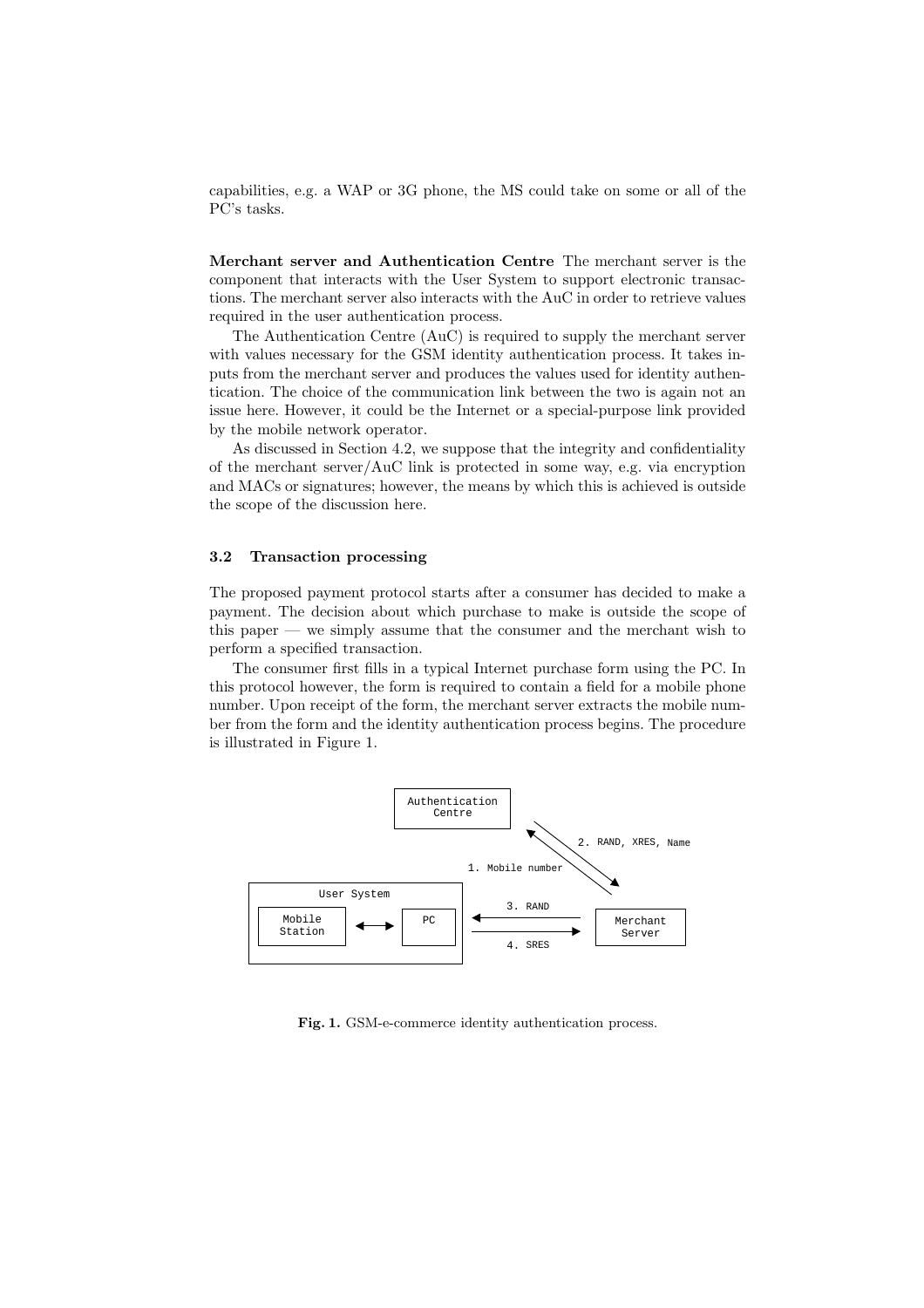The merchant server first sends the consumer's mobile number to the AuC in order to retrieve three values: a random number  $(RAND)$ , an expected response (XRES), and the subscriber name. This corresponds to message 1 in the figure.

Upon receipt of the merchant server request, the AuC generates the (RAND, XRES) pair using the key  $K_i$  of the requested mobile number and algorithm A3. It then sends the  $(RAND, XRES)$  pair along with the name of the subscriber to the merchant server as shown in message 2 in the figure. Upon receipt of message 2, the merchant server first compares the name of the cardholder with the subscriber name received from the AuC. If they match, the RAND will be sent to the PC as in message 3 of the figure. Otherwise, the identity authentication process fails and the protocol ends.

After having received the RAND, the user PC forwards it to the ME. The ME then sends the RAND value to the SIM, just as it would if the RAND was sent via the radio interface by a GSM base station. The SIM now generates an SRES using the received RAND and its stored  $K_i$  as inputs to algorithm A3. The SIM then passes the generated SRES back to the ME, again just as it would normally (i.e. the SIM is not required to have any special functionality). The ME then sends the SRES to the PC which again forwards the value to the merchant server (message 4). At the merchant server, the SRES is compared with the XRES. If they match, the consumer is deemed to have been authenticated. The Internet transaction processing may now continue.

## 4 Threat analysis

In this section, we consider threats to the proposed protocol. The threats can be divided into three categories: threats to the User System, threats to the two communications links (user system/merchant server and merchant server/AuC), and threats in the merchant server and the AuC.

#### 4.1 Threats in the User System

As stated previously, the User System consists of a user PC and an MS. Since the user PC does not contain sensitive information, the threats arising from the PC are minimal. Although information that passes via the PC can be cached, this information is not confidential. A debit/credit card number can be cached and compromised but the protocol still requires a corresponding SIM to make an electronic transaction.

Threats to the MS are divided into two scenarios depending on the amount of information an attacker has. Clearly, if he/she has neither the SIM nor the card details, a transaction cannot be made and hence there is no threat. It should also be clear that if the attacker has both a complete set of card details and a stolen SIM for the cardholder, then the system cannot prevent an attack — unless, of course, the SIM has been reported stolen and blacklisted by the network. We therefore consider the two main 'intermediate' scenarios.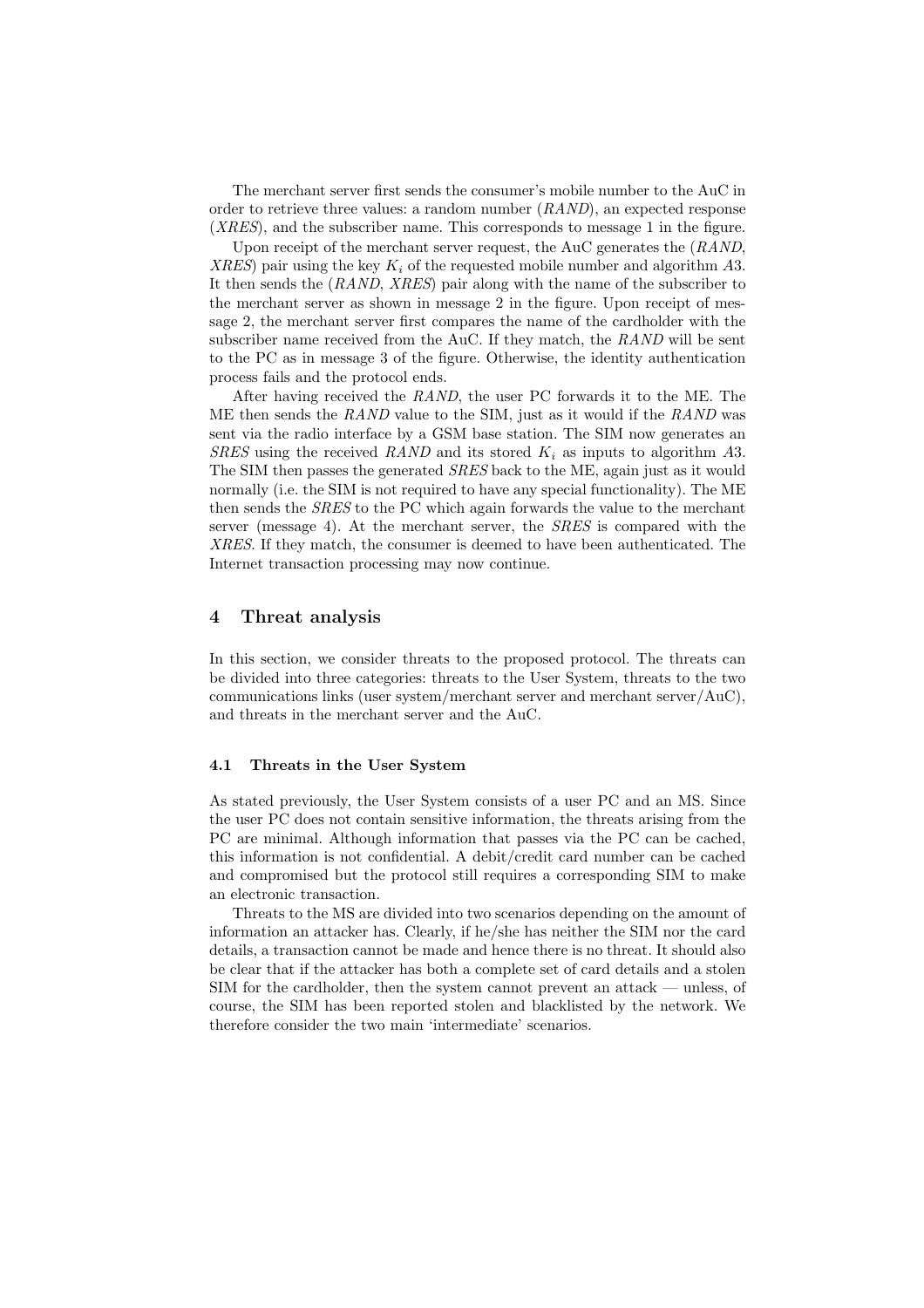– Scenario 1: Attacker has a stolen SIM without the corresponding card details. In this scenario, if an attacker has stolen a SIM and the subscriber name of the stolen SIM is unknown, although a valid SRES can be generated, he/she will not be able to create a matched cardholder name necessary to pass the authentication process.

By contrast, if the subscriber name is known to the attacker, it is possible for him/her to fabricate a complete set of cardholder details including a cardholder name corresponding to the subscriber name. However, the fraud becomes clear soon after the merchant tries to charge the card. In the most typical case for an e-commerce transaction, the merchant will try to charge the specified payment card before the goods are dispatched. Hence in such a case, the threat is small. Nevertheless, the threat can be more serious if the goods are, for example, information or music which will be delivered instantly via the Internet. However, even in this case, the threat can be avoided if, as is often the case, the merchant server seeks payment authorisation before authorising delivery of the goods. If the card details are fabricated then the card issuer will, of course, reject the payment.

– Scenario 2: Attacker has stolen card details without the corresponding SIM. If an attacker has only card details, without the SIM, it will not be possible to generate a valid SRES. This threat is therefore addressed by the scheme described above.

Thus, to be successful, an attack on the user system needs both the victim's SIM and the corresponding debit/credit card details to complete a fraudulent transaction.

## 4.2 Threats to the communications links

If any of the information transferred across either of the links is modified, then the protocol will fail. Hence, a theoretical denial of service attack exists, although there are many simpler ways to prevent the completion of a transaction. We now consider other threats arising to the two links.

Threats on the PC/merchant server link The 'usual' confidentiality and integrity issues apply to the payment information transferred across this link. However we can assume that, as would typically be the case today, this link is protected using SSL/TLS. Indeed, the whole purpose of the scheme described here is to enhance the security provided by SSL/TLS rather than seeking to design a completely new and comprehensive security system. This is based on the belief that security for e-commerce must be introduced in ways which minimise the overheads for all parties, and in particular for the e-consumer.

Note that a possible alternative to the protocol described in this paper would be to use GSM authentication to enhance the security of the SSL/TLS initialisation process. However, if such an approach is followed, it is not clear how to achieve the desired link between the GSM subscriber name and the cardholder name — such an analysis is outside the scope of this paper.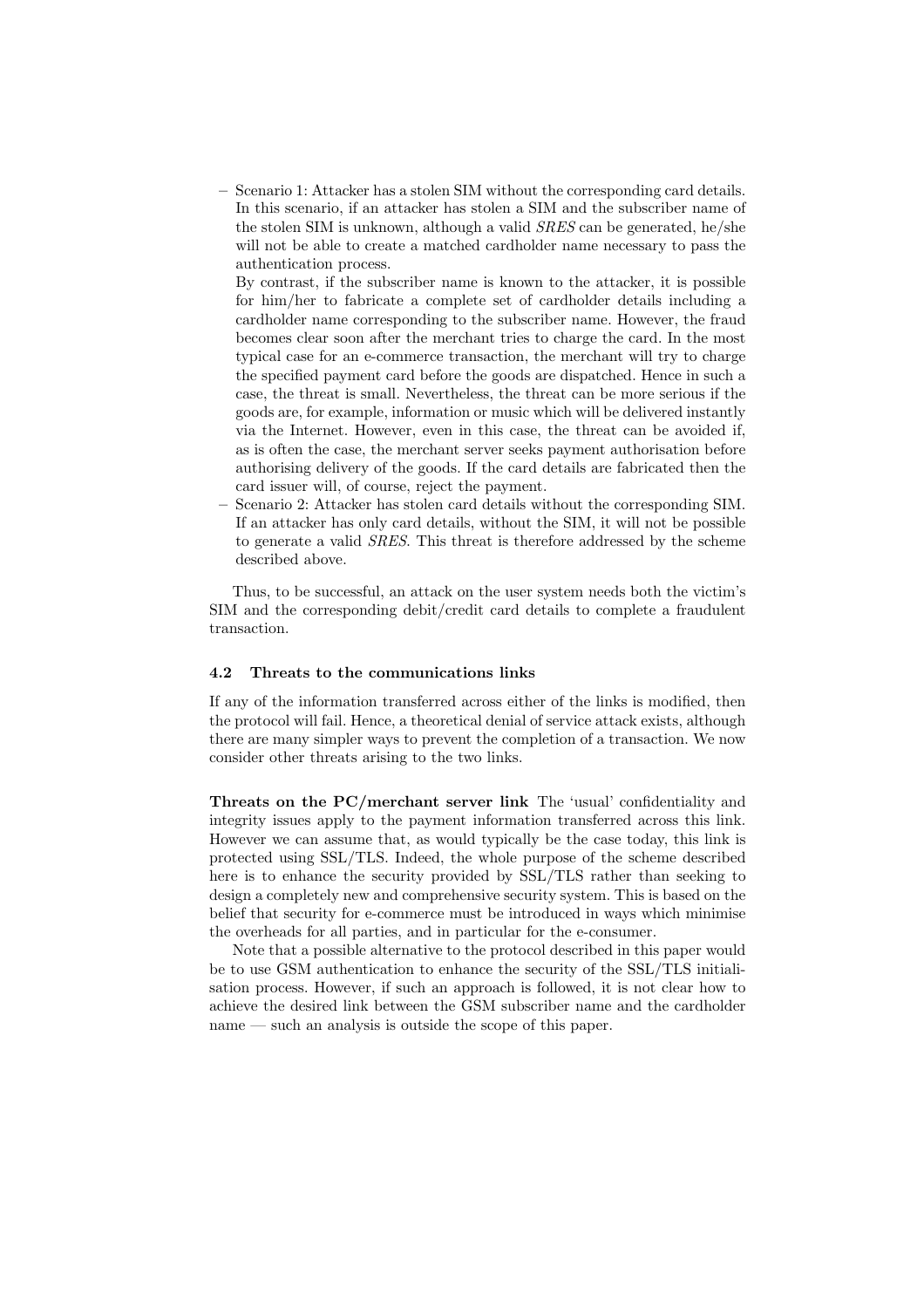Threats on the merchant server/AuC link Threats on this link can be further divided into two types, namely integrity threats and confidentiality threats.

Integrity threats: There are a number of ways in which an attacker could manipulate this link in order to persuade the merchant server to accept an impostor. Perhaps the simplest method would involve the attacker using an arbitrary (valid) SIM and ME in combination with stolen card details (which, of course, will not match the GSM subscription name). In message 2 the AuC will provide a valid RAND and XRES for the attacker's SIM, and will return the name associated with the attacker's GSM subscription. An active attacker could change this name to the name associated with the stolen card details, and the merchant server will accept message 2. The remainder of the protocol will complete correctly, and the account for which the details were stolen will be charged for the transaction.

An alternative attack, again using stolen card details, does not require the attacker to have a valid SIM at all. The attacker supplies an arbitrary (but valid) GSM number with the stolen card details. In message 2, the AuC will send a (RAND, XRES) pair for the arbitrarily chosen GSM subscription, along with the subscriber name. The active attacker can then replace the contents of message 2 with the name for the stolen card details, along with an arbitrary (RAND, XRES) pair. The merchant server will accept message 2 because the names match, and will send the manipulated  $RAND$  to the attacker in message 3. The attacker simply returns the manipulated XRES value in message 4, and again the attack will succeed. The existence of these attacks means that it is vital that the integrity of the link between AuC and merchant server is protected.

Confidentiality threats: There are also a number of serious confidentiality threats. First note that a passive eavesdropper can perform an attack similar to the second integrity attack described above. Suppose an attacker has a set of stolen card details and also knows the GSM number for the owner of the stolen card details. The attacker initiates the protocol using the stolen card details and the known GSM number. Message 2 will be accepted by the Merchant server because the GSM number belongs to the valid cardholder. However, if the attacker can intercept message 2, then the XRES value can be obtained. The attacker then simply inserts this value into message 4 and the protocol will complete successfully.

Also note that, in the absence of integrity and confidentiality, the merchant server/AuC protocol could also be used to find the subscriber name corresponding to any GSM number. This would be a significant breach of GSM subscriber confidentiality.

These attacks mean that it is also important to provide confidentiality for this link, and this is why we assume throughout the paper that this link is both confidentiality and integrity protected.

#### 4.3 Threats in the merchant server and the AuC

Since the merchant server is responsible for the identity authentication process, in particular the comparison of the names and XRES with SRES, it is important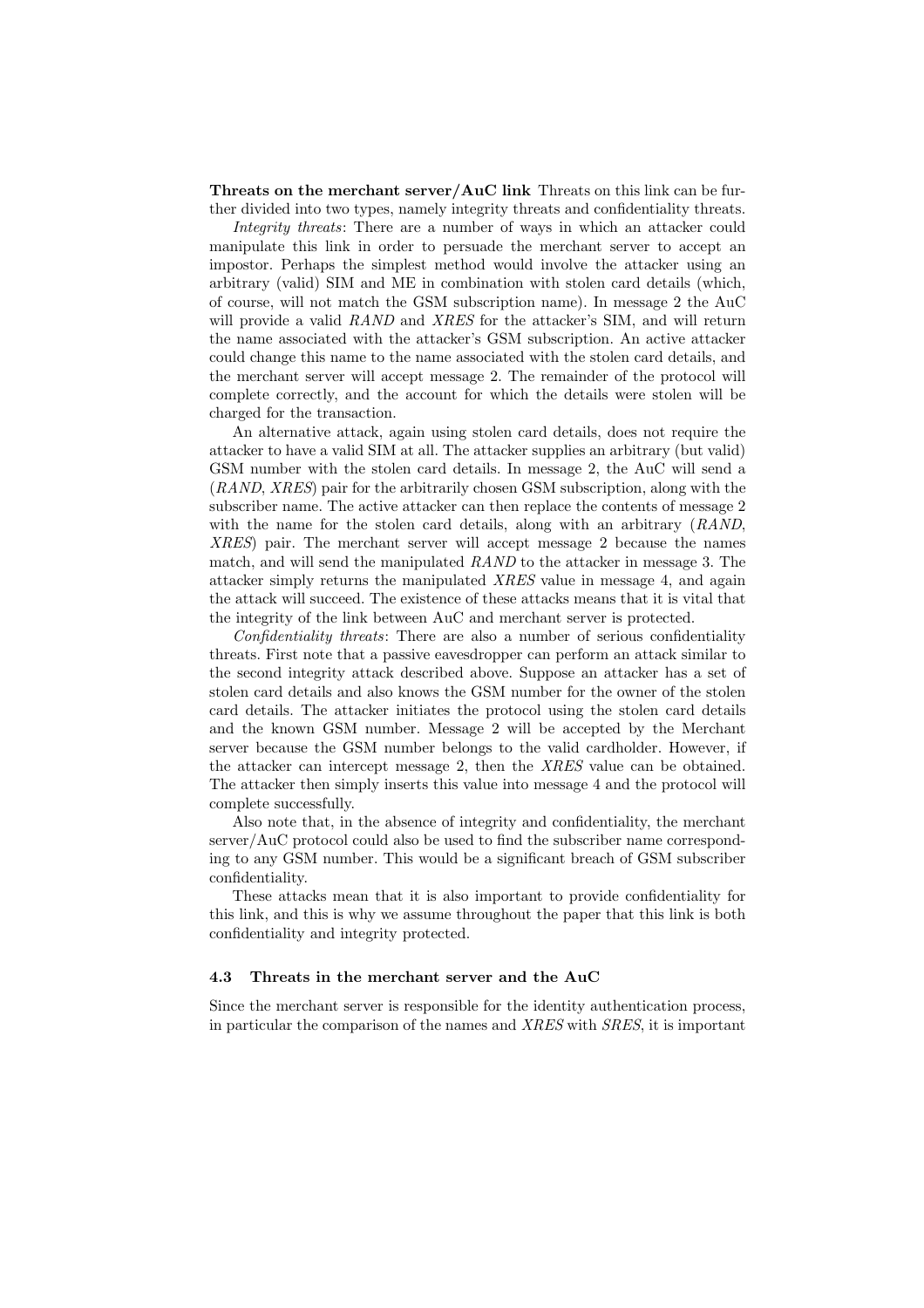to protect the server against any attack which might cause the protocol to be bypassed.

Over and above the integrity of the user authentication process, the merchant server will have access to large volumes of potentially sensitive subscriber information. As part of the user authentication process, the merchant server retrieves from the AuC the account holder name for any GSM telephone number. Not only is this a sensitive privacy issue, but requiring the AuC to supply such information may potentially be in breach of its license and/or data privacy legislation. It is therefore vital that the merchant server be protected so that this information cannot be abused.

One way of mitigating this security issue is to make a slight modification to the protocol of Section 3.2. In the revised protocol, shown in Figure 2, in message 1 the merchant server supplies the cardholder name as well as the mobile number. The AuC is then required to perform the matching between the name supplied in message 1 with the name it has associated with the GSM number. If they do not match the protocol should not proceed. If they do match, in message 2 the AuC simply provides a (RAND, XRES) pair.



Fig. 2. Revised protocol.

Another way to reduce this threat is for the merchant server to create and send a RAND to the User System and thence the SIM. Upon the receipt of the RAND, the SIM generates the *SRES* and sends it to the merchant server via the user PC. The merchant server subsequently sends the cardholder's name, his/her mobile number, the RAND, and the SRES to the AuC to verify. The protocol is shown in Figure 3.

These modified protocols have the advantage that the AuC retains control of sensitive subscriber information. However, they have the disadvantage of requiring additional processing by the AuC.

If the integrity of the AuC could be compromised, then there are possible attacks to the security of the user authentication process. However, in such an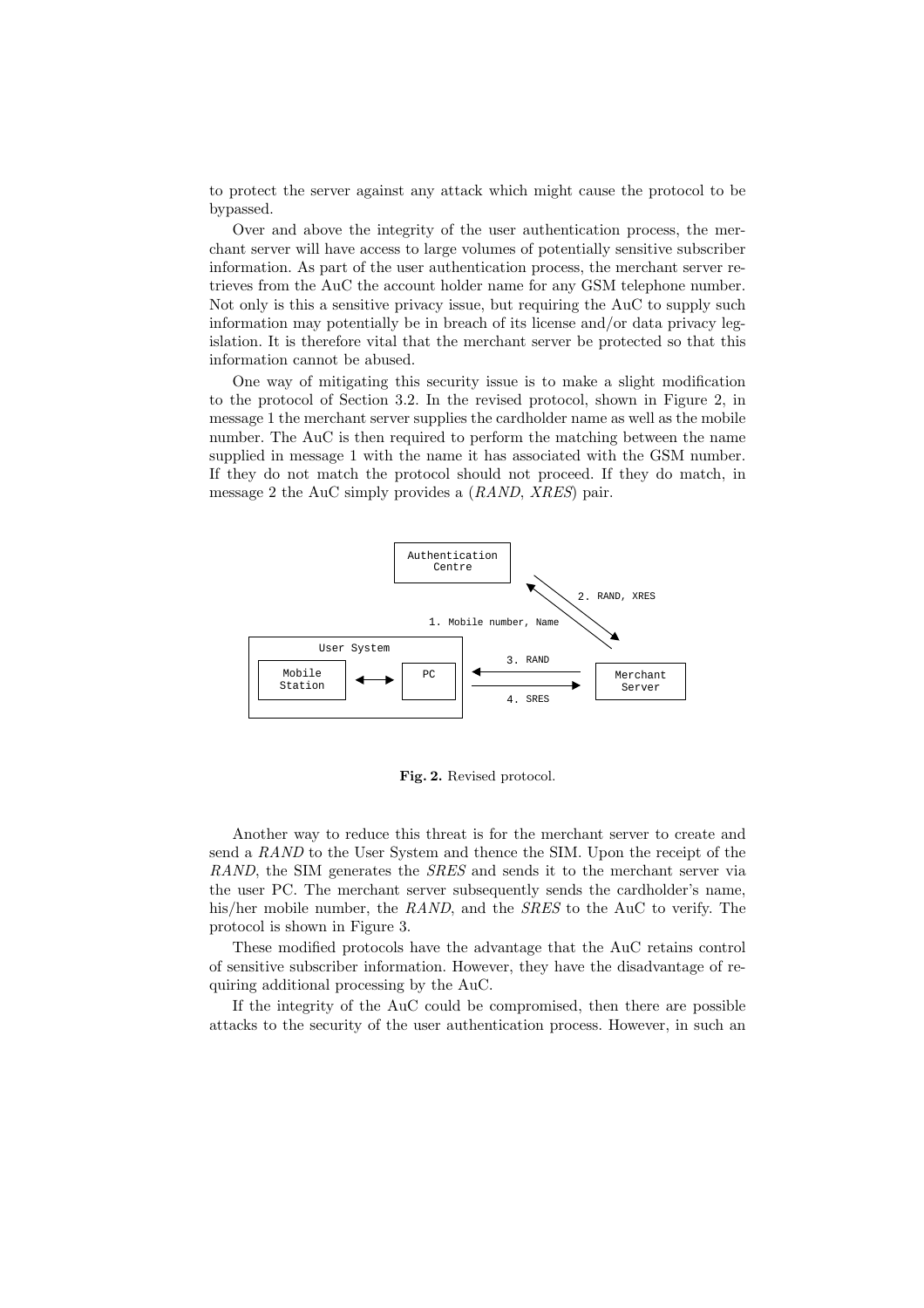

Fig. 3. Another revised protocol.

event there are also many other serious attacks to the security of the GSM network itself, and so we assume that the AuC is well-protected.

## 5 Advantages and disadvantages

In this section, the advantages and disadvantages of the proposed protocol are considered.

#### 5.1 Advantages

The following advantages arise from use of the proposed GSM-based user authentication.

- 1. The protocol provides user authentication based on GSM subscriber authentication. As a result, stolen credit card details cannot be used to launch a successful e-commerce transaction.
- 2. Since stolen credit card details cannot be used to launch a successful ecommerce transaction, the threat arising from the storage of unencrypted credit card numbers in merchant servers is accordingly reduced.
- 3. The protocol supports user mobility. The user authentication process requires only the correct software to be loaded on the PC, and for there to exist a means to connect the MS to the PC. In the authentication process, the PC is simply responsible for forwarding messages between the MS and the merchant server. Moreover, since the protocol does not involve storing any secrets on the PC, the risks in using untrusted PCs are minimised.
- 4. From the merchant point of view, the protocol will lessen fraudulent transactions and hence reduce the cost of 'card not present' chargebacks.

#### 5.2 Disadvantages

The following disadvantages arise from use of the proposed GSM-based user authentication.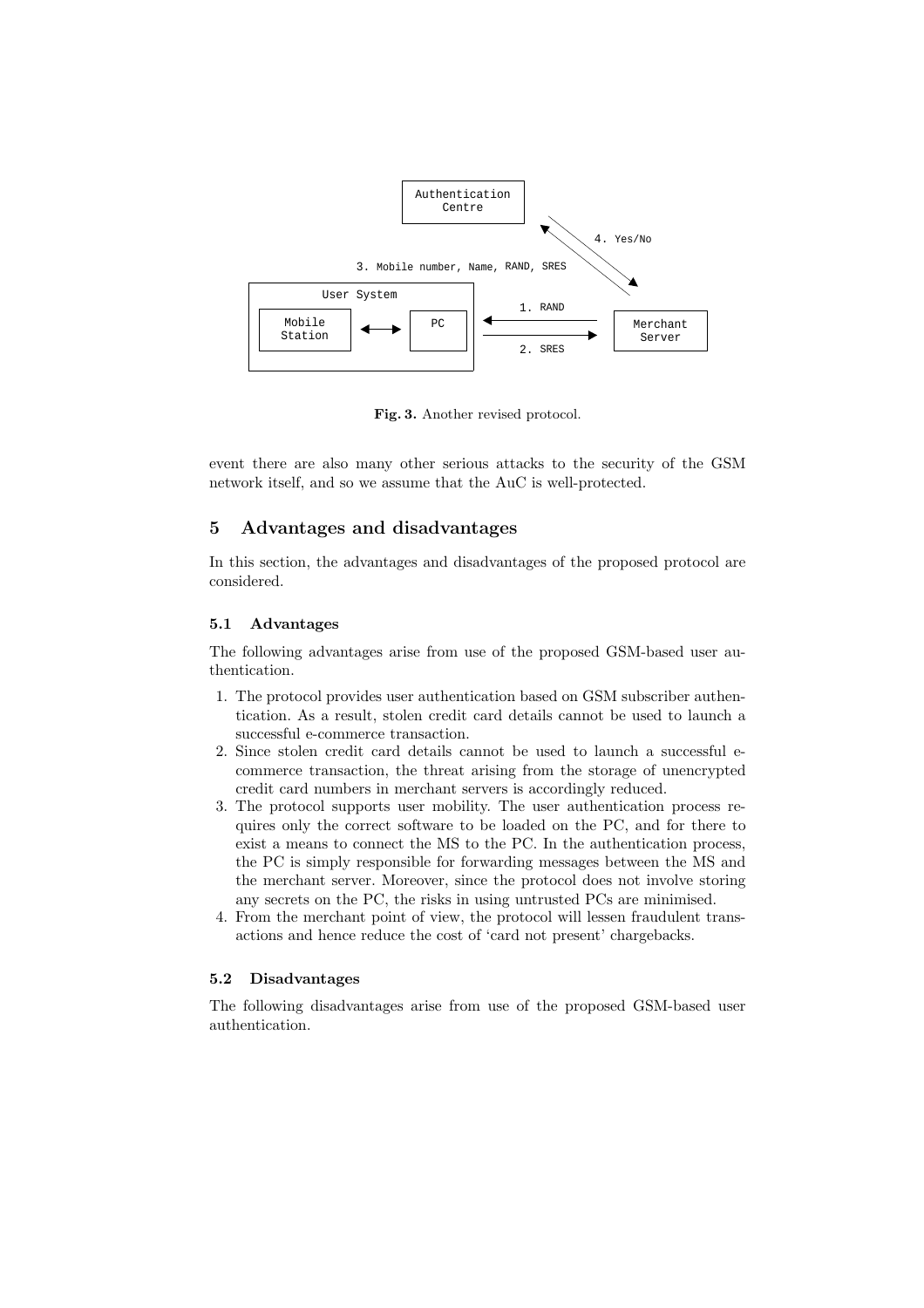- 1. Prior agreement is required between the merchant and the mobile phone service provider to support the protocol between AuC and merchant server. To avoid the need for many individual arrangements between merchants and mobile network operators, a Trusted Third Party (TTP) could be introduced to act as a 'broker' between the two parties. This broker could simply route messages between merchant servers and the AuC. In such a scenario, merchant servers and mobile network operators would only need to have a contractual agreement with the broker. One possible candidate for the broker would be the card brand.
- 2. Merchants may be charged for the AuC services. This cost therefore has to be weighed against the cost of 'card not present' chargebacks which may vary from merchant to merchant. Of course, this is not a disadvantage for the GSM network provider, who may find this a useful additional revenue stream.
- 3. If the U-SIM Toolkit is to be used, the proposed protocol may require an ME and a SIM that support the functionality.

## 6 Related work

There exist other GSM-based payment systems which we now briefly review.

- The payment scheme proposed by Claessens et al. [2] provides user authentication using GSM. However, unlike the scheme discussed above, it makes extensive use of SMS messaging.
- The GiSMo (G i(nternet) S M o(pen)) scheme was developed by Millicom International Cellular in 1999. In this scheme, consumers must first open an electronic wallet over the Internet and supply their mobile phone number. Every Internet transaction is then validated with a password sent over the mobile phone using an SMS message. The GiSMo project, however, ended in 2001.
- $-$  Mint<sup>2</sup> and Paybox<sup>3</sup> are both GSM-based payment systems. They too require consumers to first open an e-wallet. Transactions in the two protocols involve either making or receiving calls using the delegated mobile phone.
- The 3-D Secure Protocol has been developed by Visa [5, 7]. The protocol aims to provide cardholder authentication for merchants using a central server called the Access Control Server (ACS). The cardholder must enroll before using the service. When a transaction is to be made, he/she will be required to enter a Personal Account Number (PAN) in addition to other information used in a traditional purchase form. The merchant then requests cardholder authentication from the ACS. The cardholder is now required to enter a password or PIN to authenticate him/herself to the ACS. The protocol can be extended to be used in mobile Internet devices such as a WAP phone [6] and the transaction flow remains similar to the one specified in [5].

<sup>2</sup> http://www.mint.nu

<sup>3</sup> http://www.paybox.co.uk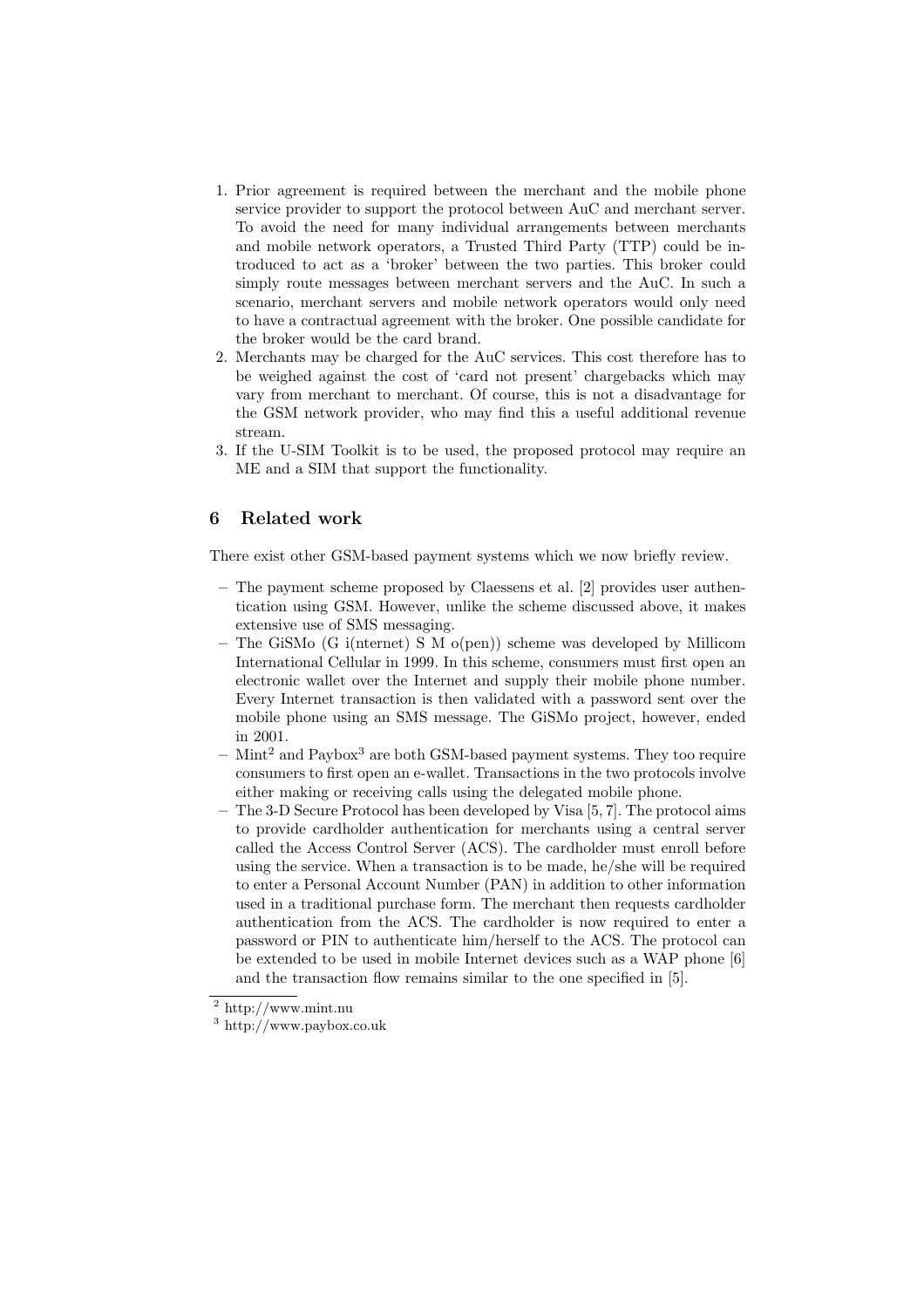Broadly speaking, the other proposed GSM-based payment systems either use SMS messaging, require e-consumers to open an e-wallet, or require them to make or receive phone calls using a GSM phone. The protocol proposed here, however, does not use any such measures. It simply utilises the GSM subscriber identity authentication process. The Visa 3-D Secure Protocol is similar to the proposed protocol in the way that they both aim to provide cardholder authentication. However, the Visa protocol is a complete payment security system, and is therefore much more complex than the scheme proposed here.

# 7 Conclusions

Today most e-commerce transactions are protected in a rather ad hoc way using SSL/TLS — this gives rise to threats, notably because of the lack of user authentication.

In this paper, we have proposed the use of GSM identity authentication to enhance e-commerce security. The protocol provides user authentication and hence significantly reduces threats arising from misuse of misappropriated card details. It therefore also indirectly reduces the risk of storing card details in unencrypted form in merchant servers. The protocol works with a 'standard' GSM SIM and requires only an appropriate equipped Mobile Equipment and a user PC. It therefore imposes minimal overheads on the user, thus increasing the likelihood of successful use. The gains for the merchant in terms of reduced chargebacks also appear significant, and the possibility of an increased revenue stream may also make the system attractive to the GSM operators.

Acknowledgement: We would like to thank Dr. Keith Martin, Dr. Scarlet Schwiderski-Grosche, and the anonymous referees for their helpful comments that have significantly improved the quality of this paper.

# References

- 1. 3GPP. Technical Specification Group Terminals; USIM Applicaiton Toolkit (USAT) version 5.1.0. Third Generation Partnership Project, June 2002.
- 2. J. Claessens, B. Preneel, and J. Vandewalle. Combining World Wide Web and wireless security. In B. De Decker, F. Piessens, J. Smits, and E. Van Herreweghen, editors, Advances in Network and Distributed Systems Security, Proceedings of IFIP TC11 WG11.4 First Annual Working Conference on Network Security, pages 153– 171, Boston, 2001. Kluwer Academic Publishers.
- 3. ETSI. Digital cellular telecommunications system (Phase 2+); Security aspects (GSM 02.09 version 8.0.1). European Telecommunications Standards Institution (ETSI), June 2001.
- 4. ETSI. Digital cellular telecommunications system (Phase 2+); Security related network functions (GSM 03.20 version 8.1.0). European Telecommunications Standards Institution (ETSI), July 2001.
- 5. Visa. 3-D Secure Protocol Specification: core functions version 1.0.1. Visa International Service Association, November 2001.